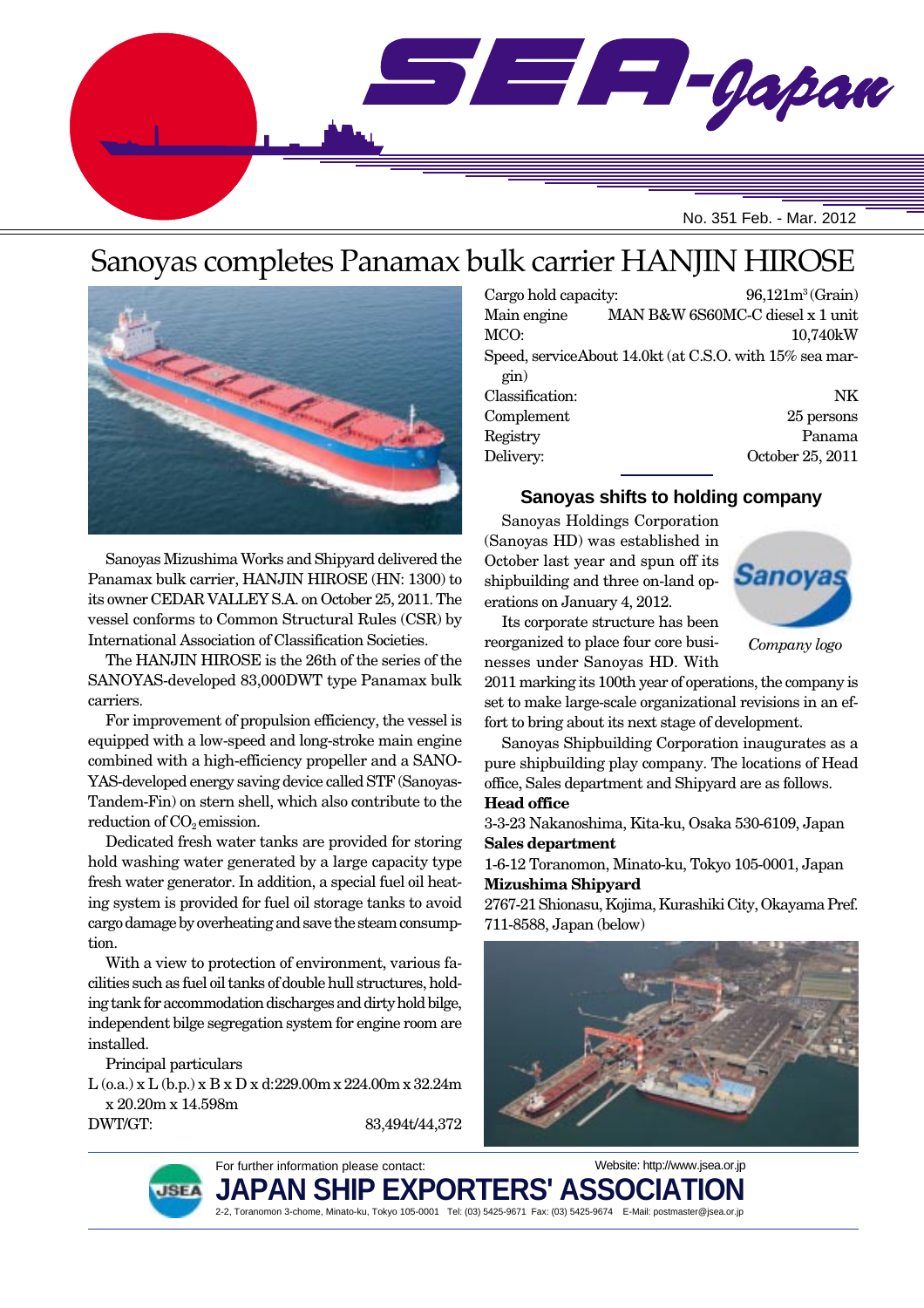#### Kawasaki completes new LNG carrier AKEBONO MARU

Kawasaki Heavy Industries, Ltd. delivered the LNG carrier AKEBONO MARU (HN: 1682) to Shinwa Chemical Tanker Co., Ltd. of Japan on October 31, 2011. The 99.37m vessel is the first in Kawasaki's new line of 3,500m3 -class domestic LNG carriers.

Demonstrating Kawasaki's longaccumulated expertise in liquefied gas carriers, the vessel features cryogenic pressure tanks and is intended mainly for domestic use. Kawasaki has built four domestic LNG carriers to date with a tank capacity of 2,500m3 , and increased the capacity of this particu- $\text{lar vessel to } 3{,}500\text{m}^3$ .

The vessel is equipped with two cryogenic pressure tanks, capable of absorbing low-temperature contraction, for loading natural gas liquefied at -163°C. The cylindrical tanks are arranged horizontally in cargo holds independent of the hull.

The tanks are insulated from external heat with the Kawasaki Panel System, which features a proprietary insulation structure. The tanks are also designed to sufficiently withstand pressure to contain boil-off gas (BOG)



from the LNG.

The cargo tanks are protected against collisions and grounding accidents by a double hull structure. As with larger LNG carriers, the cargo tanks also feature covers that protect them against external shocks and provide thermal insulation from ambient temperatures.

Unlike conventional large LNG carriers, AKEBONO MARU employs an oil-powered diesel engine as its main engine, since it does not need to consume BOG as fuel during voyages. These engines are usually used for domestic vessels.

Principal particulars

|                 | $L$ (o.a.) x $L$ (b.p.) x $B$ x $D$ x d: 99.37m   |
|-----------------|---------------------------------------------------|
|                 | x 93.00m x 17.20m x 7.80m x 4.60m                 |
| DWT/GT:         | 4,505t/2,528                                      |
|                 | Cargo tank capacity: 3,556m <sup>3</sup> (-163°C, |
| $100\%$         |                                                   |
|                 | Main engine: Hanshin Diesel LH46L                 |
| diesel x 1 unit |                                                   |
| MCR:            | 2,942kW x 200rpm                                  |
| Speed, service: | about 13.0 kt                                     |
| Complement:     | 15                                                |
| Classification: |                                                   |
|                 |                                                   |

#### MHI completes 83,000m<sup>3</sup> type LPG carrier G. SYMPHONY

Mitsubishi Heavy Industries, Ltd. (MHI) completed construction of G. SYMPHONY (HN:2275), an LPG carrier with a tank capacity of  $83,\!275\mathrm{m}^3,$ and delivered the vessel to S&Y SHIP-PING S.A. at the Nagasaki Shipyard & Machinery Works on November 30, 2011. The vessel is the tenth 83,000m<sup>3</sup> LPGC built by MHI and was developed basically following the design concept of the MHI 78,000m3 LPGC series of 38 delivered vessels.

The vessel is designed as a straight LPG carrier to carry propane and butane. The sophisticated hull form, optimum design of propeller and Mitsub-



ishi-Reaction fin help achieve high propulsive performance with less vibration.

Main dimensions and cargo equipment are designed with consideration for compatibility with worldwide terminals. A booster cargo pump and a cargo heater/vaporizer are equipped to cope with various shore facilities.

Principal Particulars

| $L$ (o.a.) x $L$ (b.p.) x $B$ x $D$ x d: 230.0m |                             |  |
|-------------------------------------------------|-----------------------------|--|
|                                                 | x 219.0m x 36.6m x 21.65m x |  |
| 11.628m                                         |                             |  |
| Gross tonnage:                                  | 47,990                      |  |
| Cargo tank capacity:                            | 83,275m <sup>3</sup>        |  |
| Main engine:                                    | <b>MITSUBISHI</b>           |  |
|                                                 | 7UEC60LSII diesel x 1 unit  |  |
| Output:                                         | 13,700kW x 104rpm           |  |
| Speed, service:                                 | 17.0kt                      |  |
| Classification:                                 | NK                          |  |
| Completion:                                     | November 30, 2011           |  |
|                                                 |                             |  |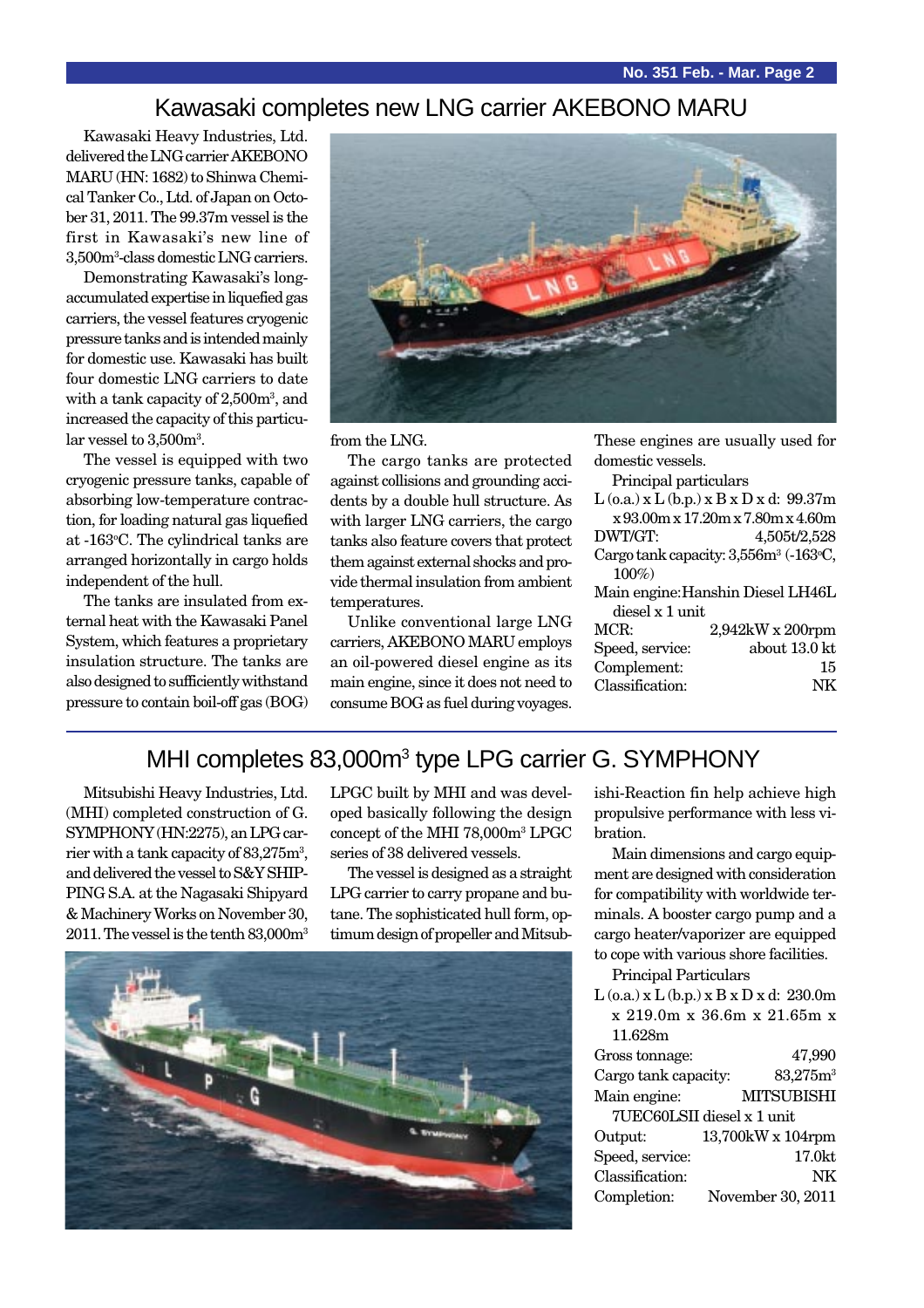#### Universal completes 297,000 DWT crude oil tanker FPMC C MELODY

Universal Shipbuilding Corporation delivered the FPMC C MELODY, a 297,000 DWT crude oil tanker, at the Ariake Shipyard on December 22, 2011. The vessel is the 31st of the new version VLCC design series, which has been popular and a long-term seller series since the days of Hitachi Zosen Corporation, one of the predecessors of Universal Shipbuilding Corporation.

The vessel is designed to have flexibility for worldwide trade.

The FPMC C MELODY is equipped with SSD (Super Stream Duct) in front of the propeller. SSD can improve propulsive efficiency and reduce fuel consumption compared with the conventional tankers.

An inboard W.B.T. is arranged to provide a good balance of hull strength, reduction of hull stress and



minimum deadweight loss in loaded conditions.

Double side skin construction is applied to fuel oil tanks in order to reduce the oil leakage risk due to side and bottom damages.

Principal particulars

 $L$  (o.a.) x  $L$  (b.p.) x  $B$  x  $D$  x d: 330.0m x 316.0m x 60m x 29.7m x 21.5m

### Namura completes 250,000DWT-type ore carrier WUGANG INNOVATION

Namura Shipbuilding Co., Ltd. delivered the WUGANG INNOVA-TION, a 250,868 DWT ore carrier, to Nippon Yusen Kabushiki Kaisha at its Imari Shipyard & Works on October 19, 2011.

This is the fourth vessel of 250,000 DWT type ore carriers. Their principal dimensions satisfy the restrictions of Port Hedland, Port Walcott and Dampier, which are the three major ports in Western Australia, Therefore, this type is called WOZMAX (Western Australia [Aussie: OZ] Max). Moreover, their mooring arrangement satisfies the requirements of Ponta Da Madeira in Brazil.

Namura has drastically reviewed and improved the specifications of the existing 230,000DWT type ore carrier. For instance, the accommodation facilities have been upgraded to provide the crew with greater living comfort.

For improving propulsion performance and saving fuel oil, the Namura flow Control Fin (NCF) and high-efficiency propeller are equipped, Lowfriction type tin-free A/F paint is applied to underwater hull.

The main engine is the MAN B&W 7S80MC-C (Mark 7) type and machinery in the engine room is automated based on the NK M0 concept. A central fresh water-cooling system is ap-



DWT/GT: 297,229t/156,975 Loading capacity:  $340,167m<sup>3</sup>$ Main engine:MAN B&W 7S80MC-C diesel x 1 unit

| 16.0kt            |
|-------------------|
| 28                |
| <b>BV/CR</b>      |
| December 22, 2011 |
|                   |

plied to the main engine and auxiliary machinery for easier maintenance.

Other special provisions, such as Means of Access for inspection, double sided skin construction applied to fuel oil tanks and an air seal type stern tube sealing device, are applied to safety, environmental protection, and reduction of labor and operation costs, while complying with the recent international regulations.

A vacuum sewage unit combined with a sewage treatment system is installed. The flow-through method is adopted to exchange ballast water for easier operation.

An elevator is installed for traveling between the accommodation quarters and the engine room.

Principal particulars

 $L$  (o.a.)  $x L$  (b.p.)  $x B x D x d$ : 329.95m x 321.00m x 57.00m x 25.10m x 18.00m

DWT/GT: 250,868t/132,466 Main engine:MAN B&W 7S80MC-C  $(M_{\text{c}} \cdot \mathbf{r}) \times 1$  set

| (Mark <i>I)</i> x 1 set |                                      |
|-------------------------|--------------------------------------|
| MCO:                    | $21,910$ kW x 74.5 min <sup>-1</sup> |
| Speed, service:         | 15.0 <sub>kt</sub>                   |
| Complement:             | 25                                   |
| Classification:         | NK                                   |
| Flag:                   | Japan                                |
|                         |                                      |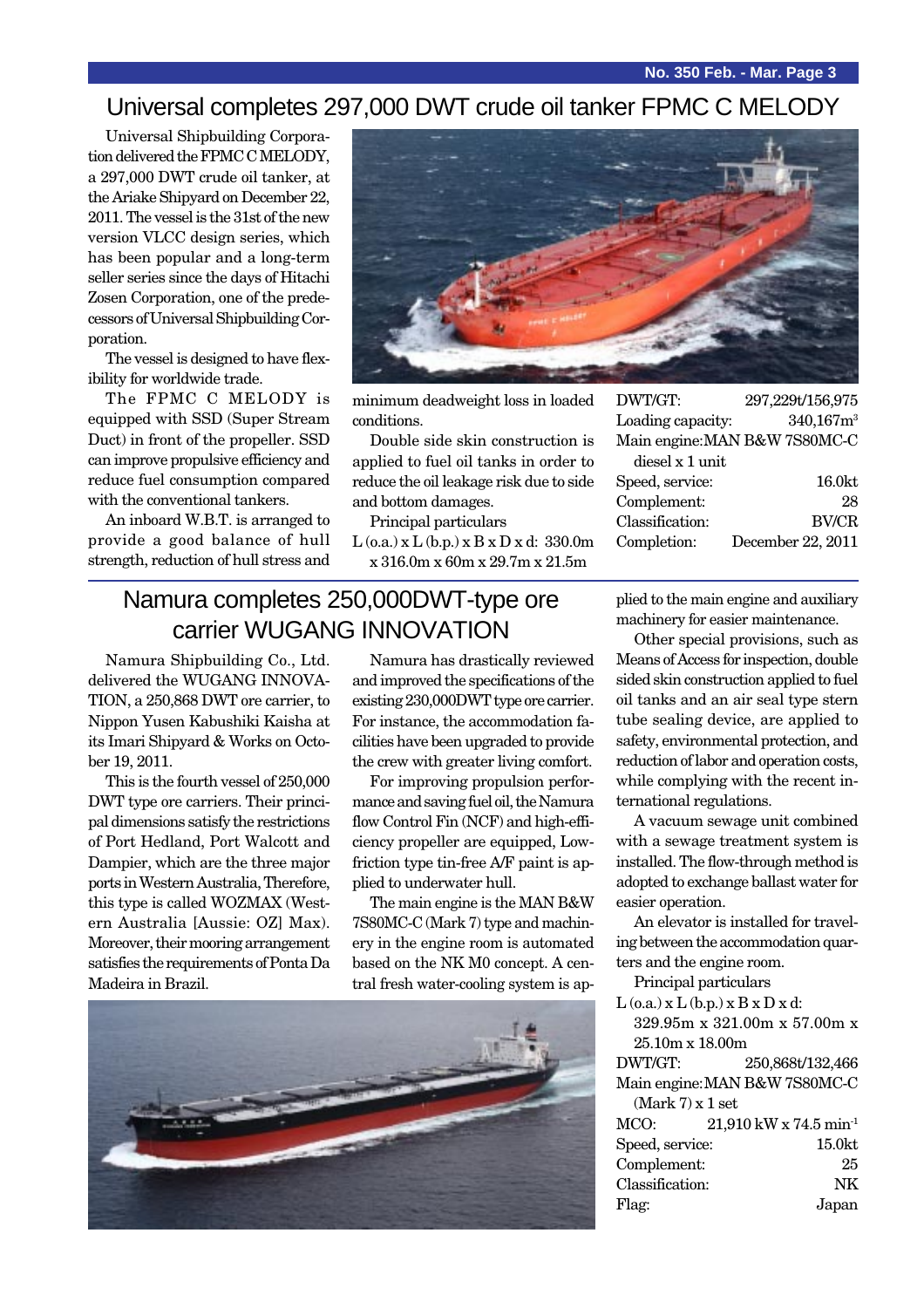#### IHIMU completes Handymax bulk carrier KURE HARBOUR

IHI Marine United Inc. has delivered the Future 56 (F56) type Handymax bulk carrier KURE HARBOUR (Hull No. 3320) to Kyowa Sansyo Co., Ltd. at its Kure Shipyard.

The Future 56, developed for flexible operation in worldwide trades, is equipped with five cargo holds and four deck cranes that can load various cargoes such as coal, ore, grain and steel products.

For the sake of superior economical operation in worldwide trades, the electronically controlled main engine (Flex Engine) is installed on the vessel. By adjusting fuel injection and exhaust valves at suitable timing, the engine can control combustion conditions regardless of loaded conditions. These mechanisms enhance fuel oil efficiency and further reduce undesirable emissions.



mance, economical operation, and good maneuverability, IHIMU designed the vessel with its sophisticated technological resources such as CFD analysis, 3D-FEM ship-model analysis, walk-through simulation, and apparatus installation simulation utilizing CIM system "Ajisai" which IHIMU developed on its own.

Principal particulars;

L (o.a.) x B x D: 190.00m x 32.26m x 18.10m

| DWT/GT:                 | about 55,800t/31,600          |
|-------------------------|-------------------------------|
|                         | Main engine: DU-WARTSILA 6RT- |
| flex $50 \times 1$ unit |                               |
| MCR                     | $8.890kW \times 116.0mm$      |

MCR: 8,890kW x 116.0rpm Classification: NK Completion: November 9, 2011

To achieve good propulsion perfor-

### Imabari completes 61,470DWT bulk carrier U-SEA COLONSAY

Imabari Shipbuilding Co., Ltd. delivered the 61,470DWT bulk carrier U-SEA COLONSAY (HN: K028) to its owner Pedregal Maritime S.A. at the Shin-Kasado Dockyard on October 24, 2011. The vessel is the 14th delivery of the 61,000DWT-class bulk carrier series named I-STAR developed by Imabari.

The vessel was designed and constructed as an oceangoing bulk carrier suitable for carrying a variety of cargoes including grain, coal, hot steel coils, long steel products, cement and

iron ore.

The vessel has a single hull construction consisting of five cargo holds, a double bottom, and side hopper and topside tanks.

Hatch covers are the folding type driven by an electro-hydraulic system, and four deck cranes are installed on the upper deck. To facilitate handling of large cargoes, the widths and lengths of hatch opening and tanktop flat are arranged to have the same size for each hold.

Fuel oil tanks at the engine room



and topside tanks are double hull construction for safety assurance. To avoid heat damage to cargoes, an F.O. shifter is used as a fuel oil heating system.

The main engine uses the latest model of B&W 6S50MC-C (Mark 8) diesel engine to achieve a service speed of 14.5 knots. An energy saving device, the "Hybrid Fin" developed by Imabari, is installed on the fore edge of the rudder just behind the propeller. These installations contribute to environment-friendly/economical operation of the vessel.

Principal particulars

 $L (o.a) x l (b.n.) x B x D x d: 199.98m$ x 195.00m x 32.24m x 18.60m x  $19.01...$ 

| 10.VIII         |                                   |
|-----------------|-----------------------------------|
| DWT/GT:         | 61,470t/34,778                    |
| Main engine:    | Mitsui-MAN B&W                    |
|                 | 6S50MC-C (Mark 8) diesel x 1 unit |
| MCR:            | 8,450kW x 108rpm                  |
| Speed, service: | 14.5kt                            |
| Complement:     | 25                                |
| Classification: | NK                                |
| Delivery:       | October 24, 2011                  |
|                 |                                   |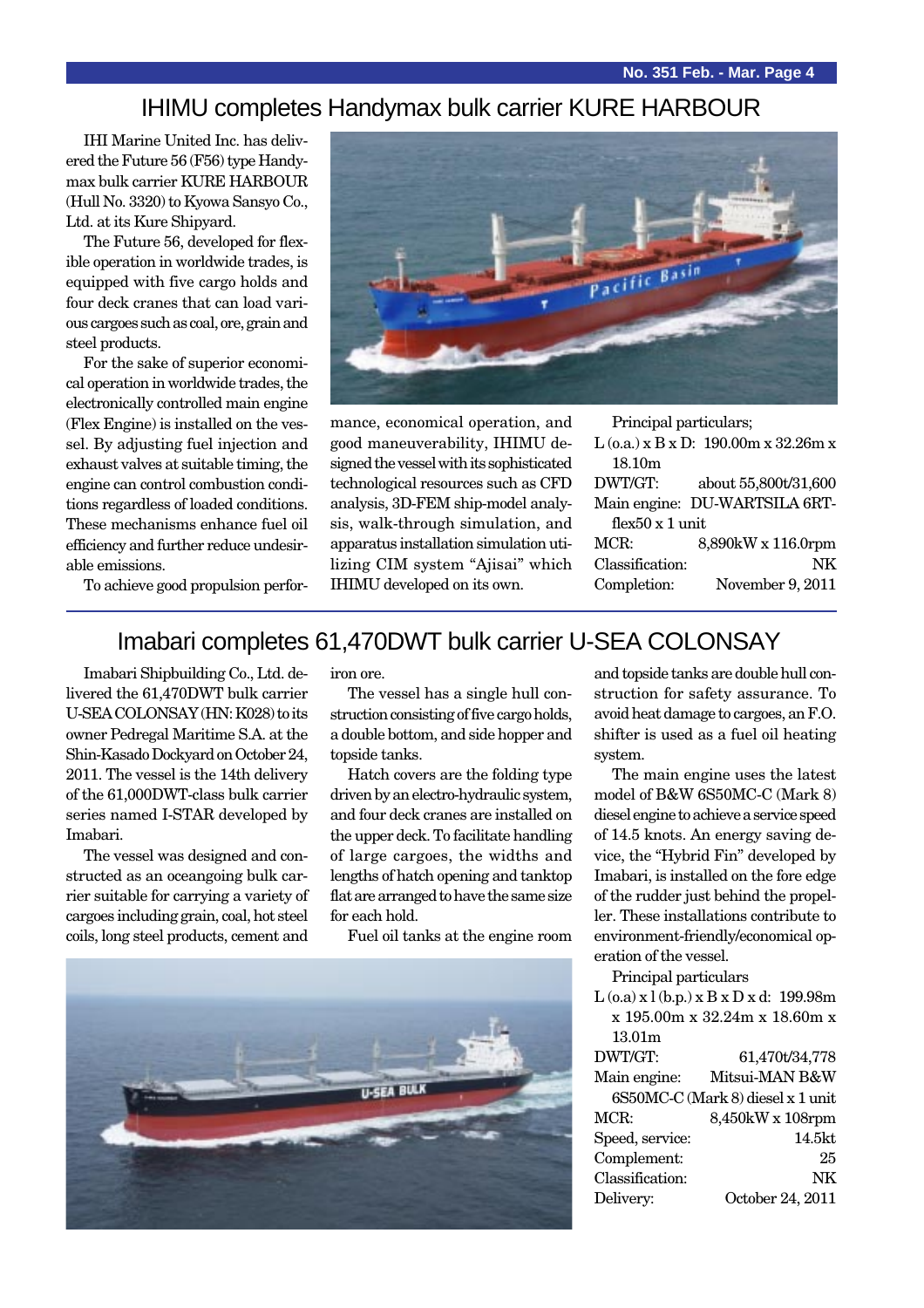#### MES delivers 56,000DWT bulker MEDI OKINAWA

Mitsui Engineering & Shipbuilding Co., Ltd., (MES) recently delivered the 56,000DWT bulk carrier MEDI OKINAWA (HN: 1786), to its owner T&M Maritime S.A., Panama. The vessel had been constructed at the Chiba Works of MES.

This is a Handymax type 56,000DWT bulk carrier with a huge cargo hold capacity of more than 70,000m3 and marks the 135th ship of the series.

The series is highly appreciated in the market as "Mitsui's 56", for which the total construction orderbook reaches more than 170 units including those already delivered.

1. The vessel is designed in accordance with IACS Common Structural Rules. As a result, structural safety and operational flexibility are improved. The vessel is designed to have the

following same features as "Mitsui's 56";

- (a) Good manageable size of 56,000DWT at the summer draft
- (b) Length and draft in consideration for accessibility to world main ports
- (c) Low Fuel Oil Consumption based on good propulsive performance
- 2. The vessel has five (5) cargo holds and four (4) cranes for handling cargo.
- 3. In order to load various kinds of cargo, the vessel is designed to have enough strength of tank top of cargo holds and to be suitable for efficient cargo handling.
	- (a) The size of hatch opening is the largest for this type of vessel in terms of both length and width.
	- (b) Each cargo hold has a sufficient clear length in order to load long pipes.
	- (c) Cargo hold is well strengthened to load heavy cargo such as hot coil etc.
- 4. Main Engine is MITSUI-MAN B&W Diesel Engine 6S50MC-C, which is a light, compact and high output engine complying with  $\rm MARPOL\ NO_{_X}\ reaction$  for exhaust gas. It has good enough

power margin to provide a high degree of flexibility (at normal service output. = 75% maximum continuous output) and the lowest fuel oil consumption

shall be realized by the optimum matching at normal service output.

- 5. Ballast water can be changed during navigation for protection of marine environment.
- 6. Generator engines also comply with MARPOL NO<sub>x</sub> restriction for exhaust gas. Principal particulars
- L (o.a.) x L (b.p.) x B x D: 189.99m x 182.00m x 32.25m x 18.10m



DWT/GT: 56,118t/31,754 Main engine: MITSUI-MAN B&W 6S50MC-C diesel x 1 unit MCO: 9,480kW x 127.0rpm Speed, service: about 14.5kt Complement: 24 Classification: NK Registry: Panama Delivery: December 7, 2011

#### Naikai completes container carrier HANJIN DALIAN

Naikai Zosen Corp. has completed the HANJIN DALIAN, a containership capable of carrying 2,535TEU containers for delivery to S.T. Ocean Shipping S.A.

The vessel serves exclusive transport of containers, and 2,535 containers include reefers. The container hold consists of six compartments (Nos. 1 to 6) and has ten hatch openings. The full cell guide system is employed for each container hold. The main engine is a super-long stroke type diesel engine, and a newly designed energysaving hull form is adopted. Their combined effects demonstrate improved propulsion efficiency, thus reducing fuel oil consumption.

To ensure safe ship operation in

port or at sea, the vessel uses a bow thruster for easier berthing and unberthing, autoheeling control equipment for safe cargo handling, and a collision avoidanceassisting unit in navigation.

Fuel oil tanks are arranged to satisfy the requirements of MARPOL regulations on oil fuel tank protection and prevent marine pollution.

Principal particulars

| $L$ (o.a.) $x L$ (b.p.) $x B x D x d$ : |                                      |  |
|-----------------------------------------|--------------------------------------|--|
| 199.93m x 188.00m x 32.20m x            |                                      |  |
| $16.60m \times 9.80m$                   |                                      |  |
| DWT/GT:                                 | 33,381t/27,061                       |  |
|                                         | Main engine: Hitachi Zosen MAN       |  |
| B&W 7S70MC-C diesel x 1 unit            |                                      |  |
| MCR:                                    | $21,735$ kW x $91$ min <sup>-1</sup> |  |
| NCR:                                    | $19,560$ kW x 88min <sup>-1</sup>    |  |
| Complement:                             | 25                                   |  |
| Speed, service:                         | about 22.2kt                         |  |
| Classification:                         | NK                                   |  |
| Completion:                             | September 30, 2011                   |  |